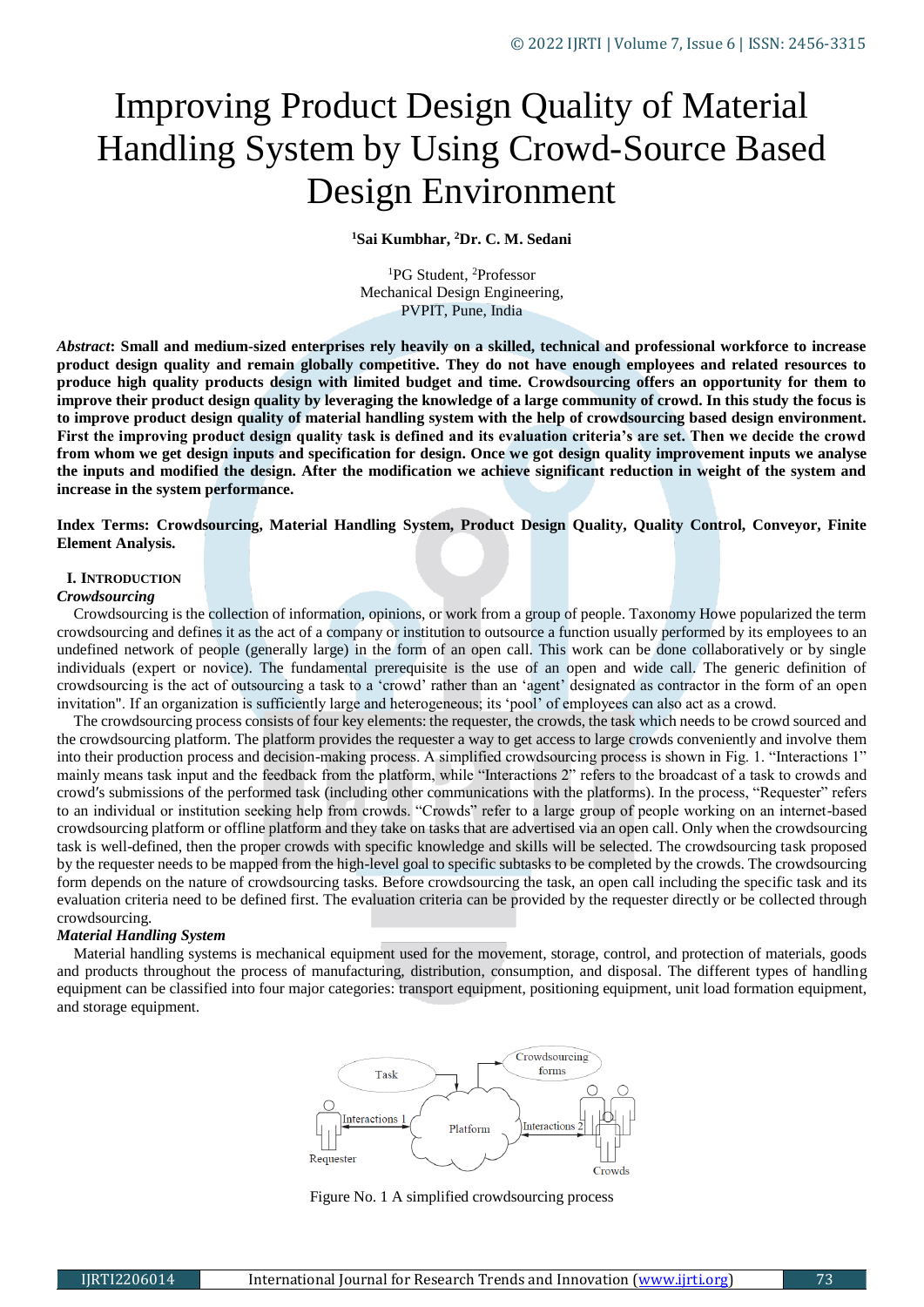# *Design Considerations of Flat Belt Conveyor*

A belt conveyor is an endless belt operation between two pulleys with its load supported on idlers. The belt conveyor consists of a belt, drive mechanism and end pulleys, idlers and loading and discharge devices. Belt conveyors have antifriction bearing; therefore, these have a high mechanical efficiency. Material carried by belt conveyor lie still on the surface of belt or there is no relative motion between the product and belt. This results in generally no damage to material. Some of important considerations that may be taken for designing are as follows: Space available, Characteristic of the material to be conveyed, capacity requirement, conveying length, conveyor speed.

### **II. PROBLEM IDENTIFICATION**

We all know the phrase "There is always room for improvement". Existing design conveyor system was design by in-house design team with all the inputs from different departments. As per phrase there is room for improvement in existing designed conveyor.

Small and medium-sized enterprises rely heavily on a skilled, technical and professional workforce to increase product design quality and remain globally competitive. They do not have enough employees and related resources to produce high quality products design with limited budget and time. Due to constraints in thinking, ideas or thought process they cannot observe or predict the improvement in existing conveyor. So crowdsourcing concept was used. Crowdsourcing offers an opportunity for them to improve their product design quality by leveraging the knowledge of a large community of crowd. Therefore the current research deals with improvement in conveyor design quality using the crowd source based design platform.

#### **III. WORK METHODOLOGY**

From different material handling system conveyor was selected for design quality improvement. Original equipment manufacturer (OEM) and its customer, employees, operators will be considering as a crowd. Conveyor design quality improvement specification and inputs will be collected from them. FEA will be used with help of analysis package Autodesk Inventor Nastran and weight of roller was reduced by iteration method.

- From different material handling system selection of conveyor for design quality improvement.
- Practical implementation of crowdsourcing process
- Product design concepts from crowds and its evaluation for shortlist of better design concept.
- Modification in exiting design conveyor and design calculation.
- Finite element analysis.
- Analysis of the results.

#### **IV. CROWDSOURCING BASED DESIGN METHODOLOGY**

When designing a specific product on a crowdsourcing platform that supports product design, a team consisting of crowds with various skills and experience work collaboratively. Since product design heavily depends on information sharing and intermediary results, the crowd sourced product design processes need to put more emphasis on communication and information sharing, design evaluation and integration with evaluation results during the design process. The cooperation effectiveness plays a vital role on the output quality.

Steps of the crowdsourcing product design process are shown as follows –

- Product design inputs (Speed, capacity, material, length and width)
- Define crowdsourcing task on crowdsourcing platform
- Crowd selection from large group of people (OEM, Customer, operators)
- Design solutions from crowd
- Evaluation process
- Evaluation result and design feedback

Design solutions from crowd –

- Increase capacity of conveyor
- Reduce weight of conveyor
- Reduce belt width
- Reduction downtime of maintenances
- In this study we focused on conveyor weight reduction and belt width reduction.

# **V. DESIGN AND STUDY OF EXISTING CONVEYOR SYSTEM**

The existing conveyor is designed in 3D cad software Inventor 2020. Major components of conveyor are Side plates, drive and driven rollers, skid plate, belt, motor, side covers. The total weights of these components are 174.85 Kg found from the cad software.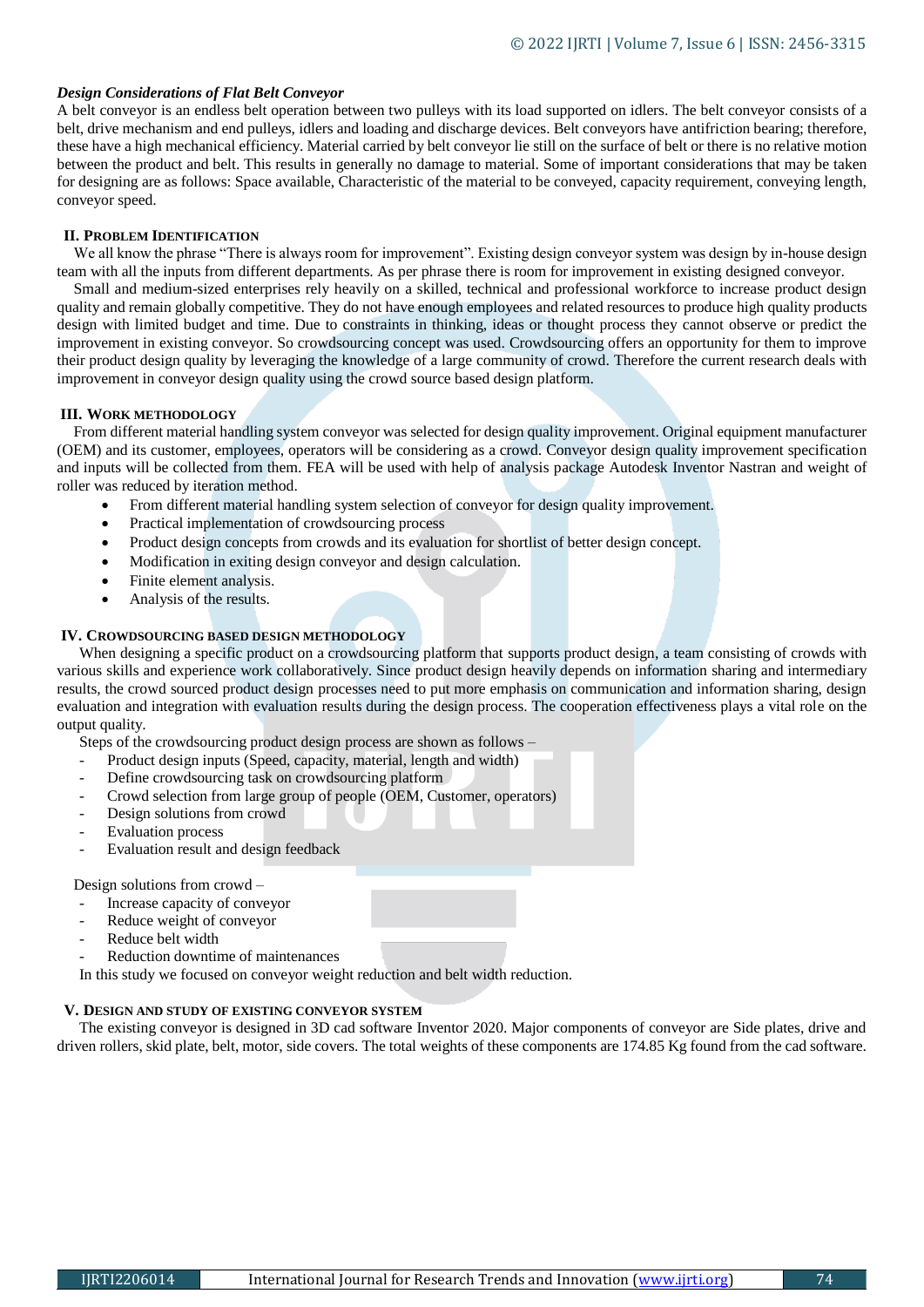

Figure No. 2 Existing conveyor

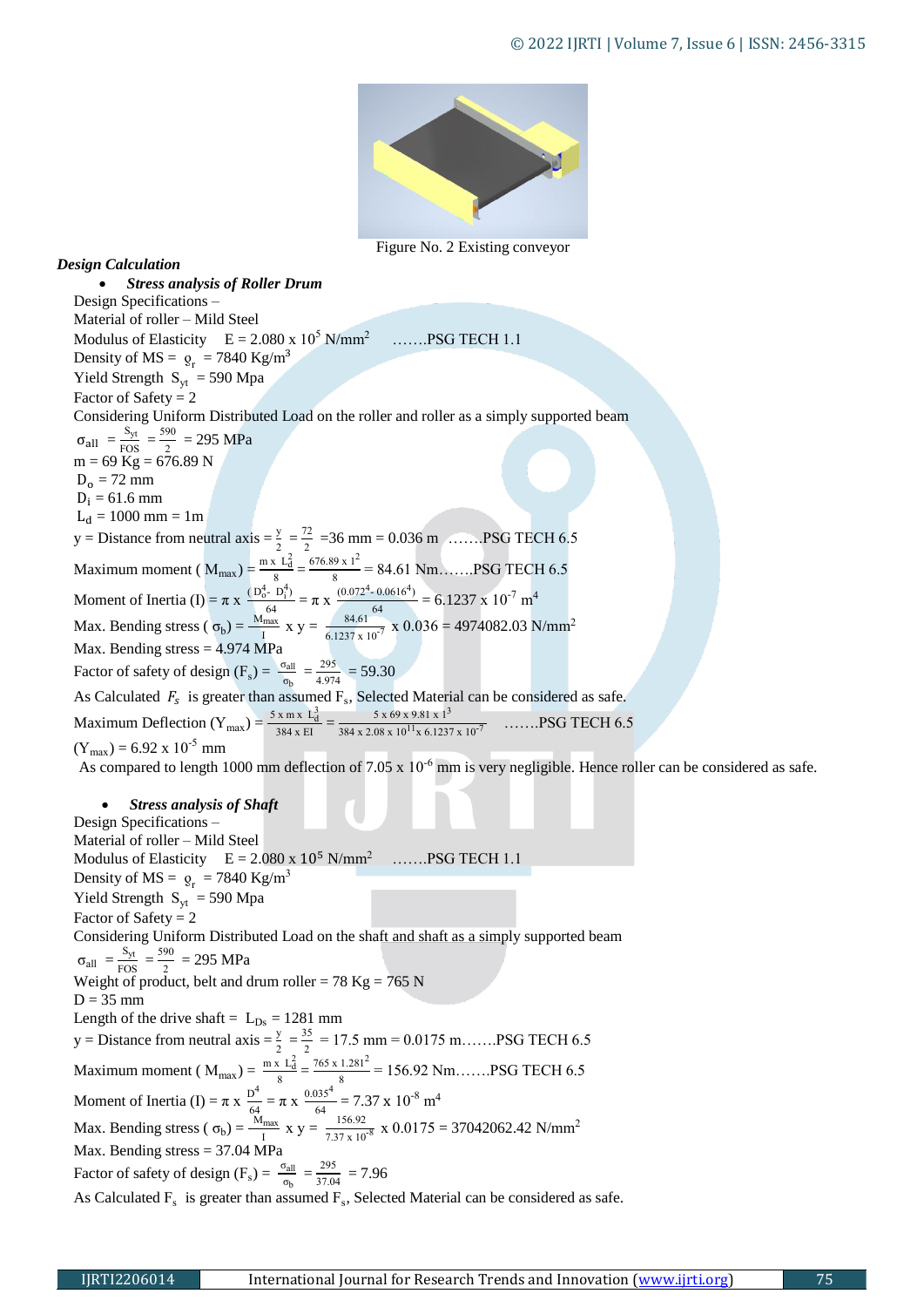Maximum Deflection  $(Y_{max}) = \frac{5 \times m \times L_d^3}{384 \times H}$  $\frac{x \text{ m} x \text{ L}_d^3}{384 \text{ x El}} = \frac{5 \times 78 \times 9.81 \times 1.281^3}{384 \times 2.08 \times 10^{11} \times 7.37 \times 10^{-8}}$  ......PSG TECH 6.5

 $(Y_{max}) = 0.00137$  mm

As compared to length 1281 mm deflection of 0.00137 mm is very negligible. Hence shaft can be considered as safe.

#### *Finite Element Analysis*

The stress analysis calculation is performing on the critical parts of the conveyor. In conveyor maximum failure occurs in the roller. So we decide to perform static structure analysis on roller. Static analysis calculates the effect of steady loading condition on a structure, while ignoring inertia and damping effects, such as those caused by time varying loads. Static structural analysis is carried out with the help of NASTRAN software.

- Steps involved in finite element analysis are as follows –
- Prepare 3D model and import same in NASTRAN software
- Define the material properties
- Discretize the model
- Define the contact between the parts
- Specify load and boundary condition (677N UDL & anticlockwise moment 11787Nmm)
- Run simulation
- Analyze the results

Results for static analysis

Maximum stress – 4.19 MPa

Maximum displacement – 0.0008 mm





#### **VI. DESIGN OF CONVEYOR SYSTEM AS PER CROWD SOURCING DATA**

Changes are done in the existing conveyor as per crowd suggestions are 1) drum material is change from MS to Nitrile rubber to reduce the weight of roller. 2) Belt width is modified to 900 mm.

,<br>22. 22–11–39



Figure No. 5 New design conveyor

# *Design Calculations of New Conveyor System Stress analysis of Roller Drum* Design Specifications – Material of roller – Mild Steel Modulus of Elasticity  $E = 0.855$  MPa Density of  $MS = \rho_r = 1000 \text{ kg/m}^3$ Yield Strength  $S_{yt} = 15$  Mpa Factor of Safety  $= 2$ Considering Uniform Distributed Load on the roller and roller as a fix beam  $\sigma_{\text{all}} = \frac{S_{\text{yt}}}{EOS}$  $\frac{\text{S}_{\text{yt}}}{\text{FOS}} = \frac{15}{2}$  $\frac{15}{2}$  = 7.5 MPa  $m = 68.14$  Kg = 668.45 N  $D_0 = 72$  mm  $D_i = 38$  mm  $L_d$  = 900 mm = 0.9 m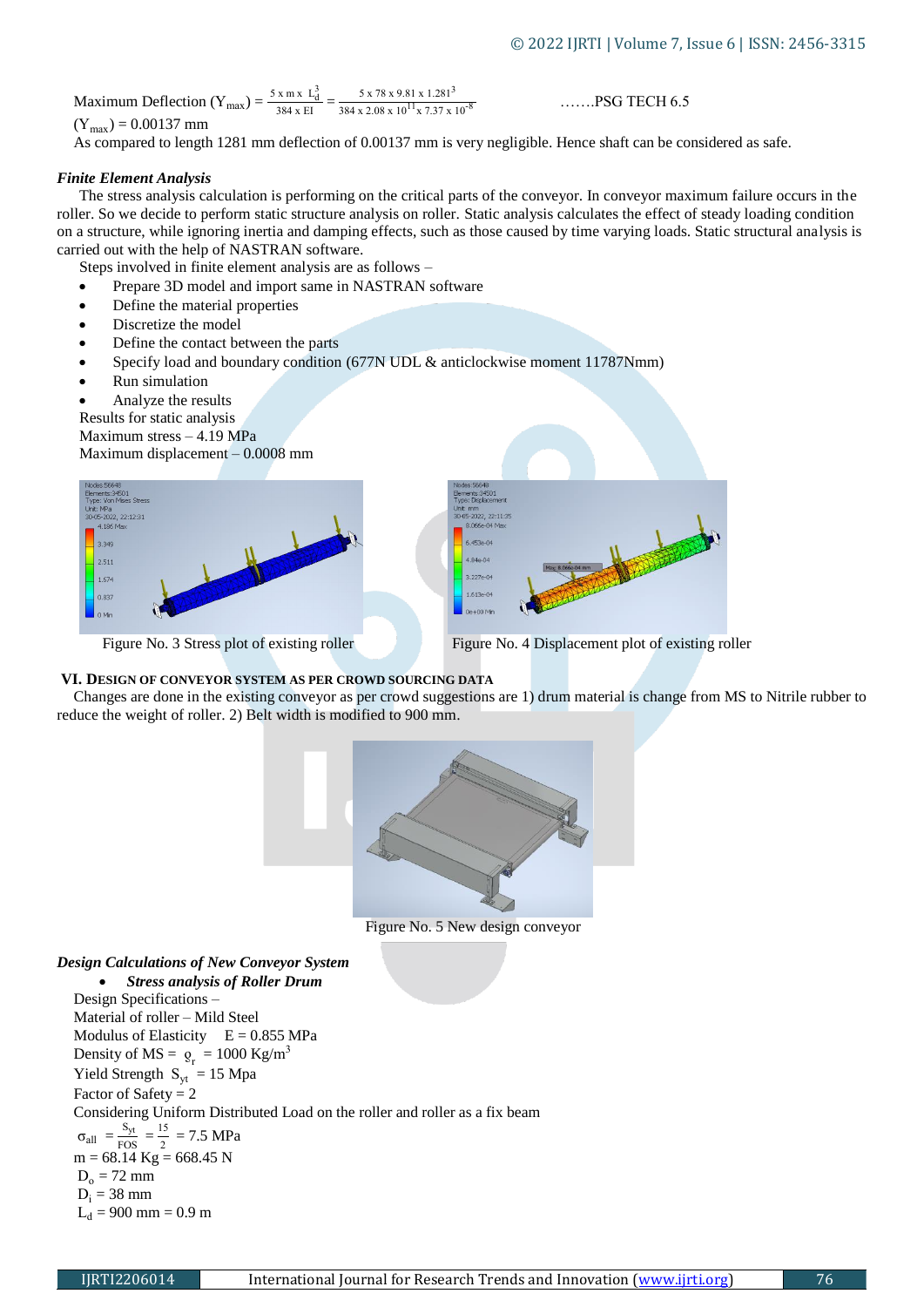y = Distance from neutral axis =  $\frac{y}{2} = \frac{72}{3} = 36$  mm = 0.036 m …….PSG TECH 6.6 Maximum moment ( $M_{\text{max}}$ ) =  $\frac{m \times L_d}{24} = \frac{2668.45 \times 0.9}{24}$  $\frac{15 \times 0.9}{24}$  = 25.066 Nm.......PSG TECH 6.6 Moment of Inertia (I) =  $\pi$  x  $\frac{(D_0^4 - D_1^4)}{(4\pi)^3}$  $\frac{(-D_1^4)}{64} = \pi \times \frac{(0.072^4 - 0.038^4)}{64}$  $\frac{(1-0.038^4)}{64}$  = 1.21 x 10<sup>-6</sup> m<sup>4</sup> Max. Bending stress (  $\sigma_b$ ) =  $\frac{M_{\text{max}}}{1}$  x y =  $\frac{25.066}{1.21 \times 10^{-6}}$  x 0.036 = 745791.32 N/mm<sup>2</sup> Max. Bending stress  $= 0.75$  MPa Factor of safety of design  $(F_s) = \frac{\sigma_{all}}{\sigma_b} = \frac{7.5}{0.75}$  $\frac{1.5}{0.75} = 10$ As Calculated  $F_s$  is greater than assumed  $F_s$ , Selected Material can be considered as safe. Maximum Deflection  $(Y_{max}) = \frac{mx L_d^3}{384 \times EI}$  $\frac{\text{m x L}_d^3}{384 \text{ x Et}} = \frac{68.14 \times 9.81 \times 0.9^3}{384 \times 0.855 \times 10^6 \times 1.21 \times}$  $384 \times 0.855 \times 10^6$ .......PSG TECH 6.6  $(Y_{\text{max}}) = 1.2$  mm As compared to length 900 mm deflection of 1.2 mm is very negligible. Hence design roller can be considered as safe. *Stress analysis of Shaft* Design Specifications – Material of roller – Mild Steel Modulus of Elasticity  $E = 2.080 \times 10^5$  N/mm<sup>2</sup> …….PSG TECH 1.1 Density of  $MS = \rho_r = 7840 \text{ Kg/m}^3$ Yield Strength  $S_{vt} = 590$  Mpa Factor of Safety  $= 2$ Considering Uniform Distributed Load on the shaft and shaft as a simply supported beam  $\sigma_{\text{all}} = \frac{S_{\text{yt}}}{EOS}$  $\frac{\text{S}_{\text{yt}}}{\text{FOS}} = \frac{590}{2}$  $\frac{90}{2}$  = 295 MPa Weight of product, belt and drum roller =  $70.78$  Kg =  $694.35$  N  $D = 38$  mm Length of the drive shaft =  $L_{Ds}$  = 1204 mm y = Distance from neutral axis =  $\frac{y}{2} = \frac{38}{2}$  $\frac{28}{2}$  = 19 mm = 0.019 m.......PSG TECH 6.5 Maximum moment ( $M_{\text{max}} = \frac{m \times L_d^2}{g}$  $\frac{x \text{ L}_d^2}{8} = \frac{694.35 \text{ x } 1.204^2}{8}$  $\frac{x}{8}$  = 125.82 Nm...PSG TECH 6.5 Moment of Inertia (I) =  $\pi x \frac{D^4}{G}$  $\frac{D^4}{64} = \pi \times \frac{0.038^4}{64}$  $\frac{338}{64}$  = 1.02 x 10<sup>-7</sup> m<sup>4</sup> Max. Bending stress (  $\sigma_b$ ) =  $\frac{M_{max}}{I} \times y = \frac{125.82}{1.02 \times 10^{-7}} \times 0.019 = 23437058.82 \text{ N/mm}^2$ Max. Bending stress = 23.44 MPa Factor of safety of design  $(F_s) = \frac{\sigma_{all}}{\sigma_b} = \frac{295}{23.4}$  $\frac{255}{23.44}$  = 12.59 As Calculated  $F_s$  is greater than assumed  $F_s$ , Selected Material can be considered as safe. Maximum Deflection  $(Y_{max}) = \frac{5 \times m \times L_d^3}{384 \times H}$  $\frac{x \text{ m} x \text{ L}^3_0}{384 \text{ x Hz}} = \frac{5 \times 70.78 \times 9.81 \times 1.204^3}{384 \times 2.08 \times 10^{11} \times 1.02 \times 10^{-7}}$  ......PSG TECH 6.5  $(Y_{max})$  = 0.00074 mm As compared to length 1281 mm deflection of 0.00074 mm is very negligible. Hence selected shaft can be considered as safe. *Finite Element Analysis of Modified Roller*

- Applied load is 677N and anticlockwise moment 11787 Nmm. Results obtained from static analysis of new design roller
- Maximum stress 1.065 MPa

Maximum displacement – 0.0871 mm





Figure No. 6 Stress plot of modified roller Figure No. 7 Displacement plot of modified roller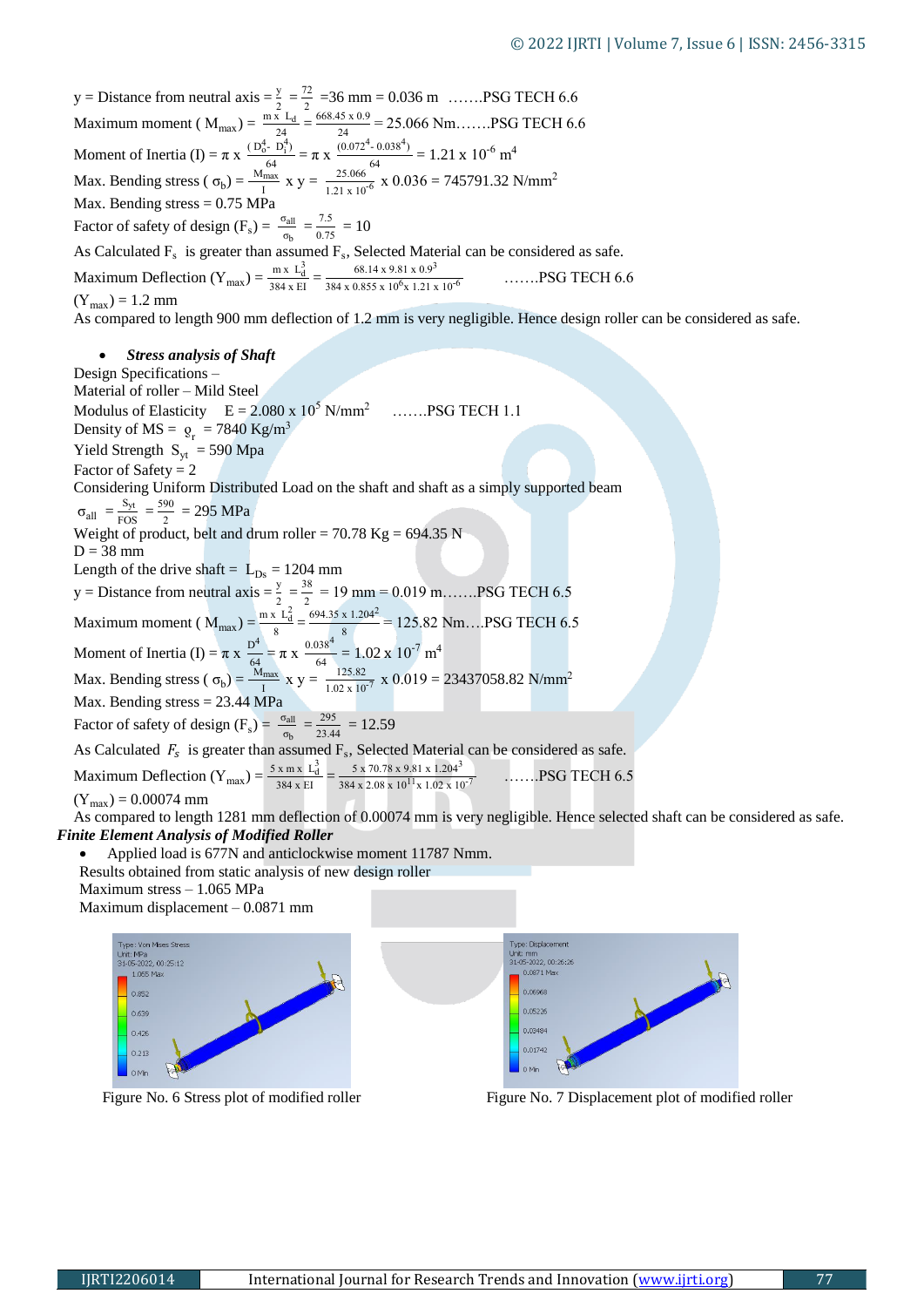| Sr. No. | <b>Shaft Diameter</b> | <b>Bending Stress</b> | <b>Deflection</b> | <b>Actual Weight</b> | <b>Weight reduction</b> |
|---------|-----------------------|-----------------------|-------------------|----------------------|-------------------------|
|         | (mm)                  | (MPa)                 | (mm)              | (Kg)                 | (Kg)                    |
|         | 30                    | 1.167                 | 1.449             | 8.763                | 10.614                  |
| 2       | 32                    | 0.9102                | 1.449             | 9.426                | 9.951                   |
| 3       | 34                    | 0.6604                | 1.449             | 10.131               | 9.246                   |
|         | 36                    | 0.4046                | 1.449             | 10.878               | 8.499                   |
|         | 38                    | 0.4204                | 0.08533           | 11.669               | 7.708                   |
| 6       | 40                    | 0.5685                | 0.08423           | 12.182               | 7.195                   |
|         | 42                    | 0.6469                | 0.01751           | 13.065               | 5.727                   |

# **VII. ANALYSIS OF RESULTS**  *Iteration Results of Roller to find diameter of shaft*

table 1 the 1 integrations can be valued out for various dimensions of roller

Result - By studying above iterations, having drum diameter 72 mm and shaft diameter 38 mm was selected as a best solution which is having good weight reduction. If we compare the weight reduction with existing one then it is 39.77%.

# **Comparison of results**

| Table 2 Theoretical stress analysis results |                        |              |                            |                     |  |  |  |  |
|---------------------------------------------|------------------------|--------------|----------------------------|---------------------|--|--|--|--|
| <b>Parameter</b>                            | <b>Existing Design</b> |              | <b>New Modified Design</b> |                     |  |  |  |  |
|                                             | Deflection (mm)        | Stress (MPa) | Deflection (mm)            | <b>Stress</b> (MPa) |  |  |  |  |
| Drum                                        | 0.0000692              | 4.974        |                            | 0.75                |  |  |  |  |
| Shaft                                       | 0.00137                | 37.04        | 0.00074                    | 23.44               |  |  |  |  |
| Table 3 Nastran stress analysis results     |                        |              |                            |                     |  |  |  |  |
| <b>Parameter</b>                            | <b>Existing Design</b> |              | <b>New Modified Design</b> |                     |  |  |  |  |
|                                             | Deflection (mm)        | Stress (MPa) | Deflection (mm)            | Stress (MPa)        |  |  |  |  |
| Roller                                      | 0.0008                 | 4.19         | 0.0871                     | 1.065               |  |  |  |  |

The above table shows that deflection in new designed roller is more and stresses are less when we compare it with existing roller.

# **VIII. CONCLUSION**

In this work the crowdsourcing technique have been utilize for the design quality improvement of conveyor. Diverse design concepts are submitted by crowd. Weight optimization of conveyor is done as per crowd concepts. Weight optimization of conveyor revels he following facts –

- A weight reduction of 21.79% is achieved in the major components of conveyor.
- Among the heavy component, the maximum reduction in weight was achieved in side plates and roller.
- The overall weight of roller was reduced by 39.77% and side plate was reduced by 40.90%.
- A stresses in the new design roller are less compared to existing roller.

# **IX. ACKNOWLEDGMENT**

This work was supported by Bizerba India Pvt. Ltd. Pune.

# **REFERENCES**

- [1] Jianjie Chu, Suihuai Yu, Guoding Chen, Haijun Wang, "Research On Product Design Quality Control Methods Based on QFD", IEEE, 2010, 978-1-4244-7974-0, pp. 35-39.
- [2] Xiaojing Niu, Shengfeng Qin, Haizhu Zhang, Meili Wang and Rose Wong, "Exploring Product Design Quality Control And Assurance Under Both Traditional And Crowdsourcing-Based Design Environments", Advances in Mechanical Engineering, 2018, Vol. 10(12), pp. 1-23.
- [3] Xiao-Jing Niu, Sheng-Feng Qin, John Vines, Rose Wong , Hui Lu, "Key Crowdsourcing Technologies for Product Design and Development", International Journal of Automation and Computing, February 2019, s11633-018-1138-7,pp.1-15.
- [4] Xiaojing Niu, Shengfeng Qin, "A Review of Crowdsourcing Technology for Product Design and Development", International Conference on Automation & Computing, University of Huddersfield, 7-8 September 2017, pp. 1-6
- [5] Souad Djelassi and Isabelle Decoopman, "Customers' Participation in Product Development through Crowdsourcing: Issues and Implications", Industrial Marketing management, 2013, pp.683-692.
- [6] Isadora B. Dickie, Aguinaldo dos Santos, "Crowd-Design: Mapping Companies' Crowd-Based Processes for Product Development", Design & Tecnologia, 17, 2017, pp. 1-10.
- [7] Marco Brambilla, Stefano Ceri, Andrea Mauri, Riccardo Volonterio, "An Explorative Approach for Crowdsourcing Tasks Design", International World Wide Web Conference, Italy, May 18-22, 2015, pp. 1125-1130.
- [8] H. L. Forbes and D. Schaefer, "Crowdsourcing in Product Development: Current State and Future Research Directions", International Design Conference - Design 2018, Design Organisation and Management, 2018, pp. 579-588.
- [9] T. J. Howard, S. Achiche, A. Özkil and T. C. McAloone, "Open Design and Crowdsourcing: Maturity, Methodology and Business Models", International Design Conference - Design 2012, Dubrovnik-Croatia, Design Process, 2012, pp. 181-190.